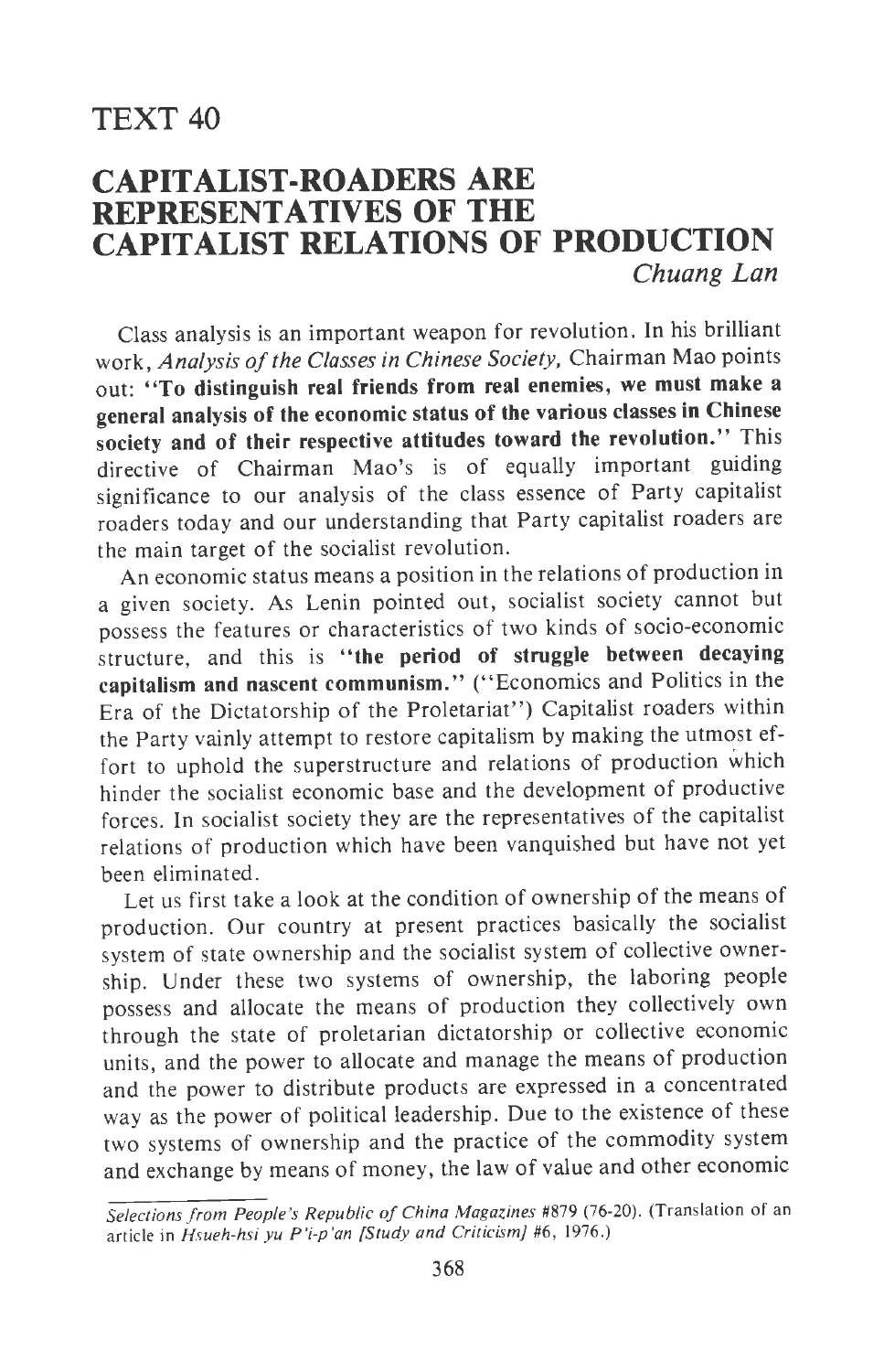categories which hold the dominating position in capitalist production are still operative, though they have been restricted. Not only between units of ownership by the whole people and units of collective ownership but also between various units of ownership by the whole people, independent economic accounting must be practiced'under the socialist planned economy. Hence, whether people who control the power of leadership can genuinely carry out Chairman Mao's proletarian revolutionary line, whether they can exploit certain positive effects at the present stage of such things as the law of value under the socialist planned economy or willfully extend the principle of exchange of commodities and diminish or undermine the socialist planned economy, has a direct bearing on the class nature of the system of ownership. Chairman Mao points out: "It seems that it won't do not to carry out the Great Proletarian Cultural Revolution, for our foundation is not solid. Judging from my observations, I am afraid that in a fairly large majority of factories-I don't mean all or the overwhelming majority of them-leadership was not in the hands of genuine Marxists and the masses of workers. Not that there were no good people among those in charge of the factories. There were. There were good people among the secretaries, deputy secretaries and members of Party committees and among Party branch secretaries. But they were following that line of Liu Shao-chi-simply resorting to material incentives, putting profit in command and, instead of promoting proletarian politics, handing out bonuses, and so forth." Here material incentives and putting profit in command are a manifestation of the vicious inflation of the principle of exchange of commodities. If leadership over a department or unit is controlled by capitalist roaders who energetically push the revisionist line, socialist production will turn into a movement to multiply the value of capital with the pursuit of maximum profits as the only goal, <sup>a</sup> capitalist wage labor system. While the socialist system of ownership is reduced to an "outer shell," it will actually become a capitalist system of ownership under the control of capitalist roaders, and the proletariat and the laboring people will in fact lose this part of the means of production.

Judging from the mutual relations between people, the socialist system, which is not based on exploitation and oppression of man by man, is one under which the relations between cadres and masses and between the higher and lower levels within revolutionary ranks should be comradely relations of equality. But after all, the three major differences still exist and the old practice of division of labor in society and the gradation system exist, and in these respects bourgeois rights still exist to a serious extent. Even those bourgeois rights in the mutual relations between people which must be eliminated today, such as rigid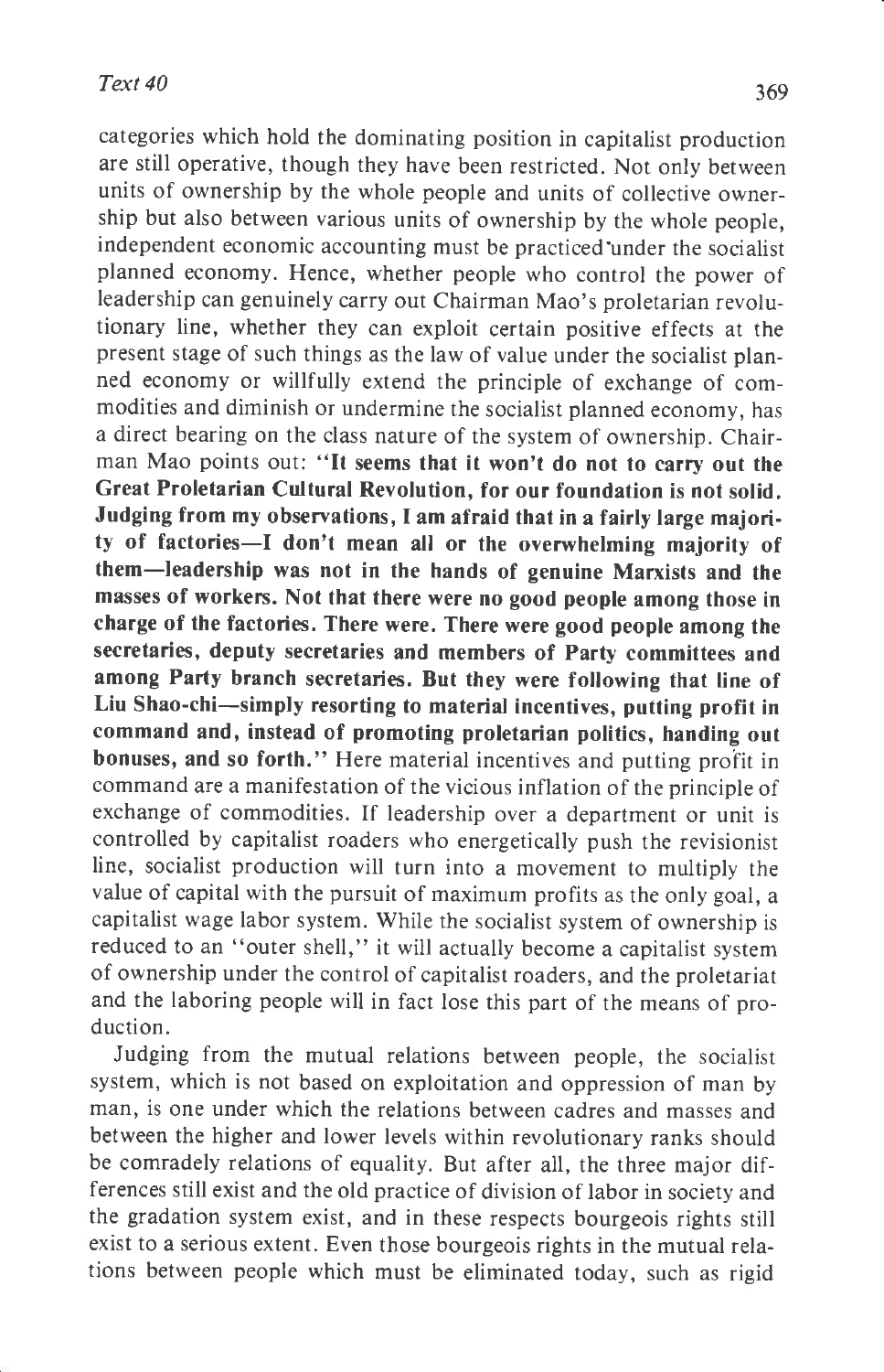gradation, lording it over and being divorced from the masses, unequal treatment of others, and so forth, often re-emerge after they have been broken, If the leadership of certain departments is usurped by capitalist roaders, they will strengthen and extend bourgeois rights in the relations between people, subject workers to "control, check, and repression," turn the socialist relations between people into capitalist mercenary relations, and enforce the bourgeois dictatorship. This situation is particularly obvious in the Soviet Union of today. In Soviet state-owned enterprises, the working class has become human material to exact surplus value. Managers can use any "reason" to lay off workers, who have only the "obligation" to "abide by labor discipline and internal rules," to work submissively. On Soviet collective farms, the directors lord it over the peasants and "do whatever they wish." As they themselves have admitted, they are "playing the role of a whip" toward the peasants. Look, the relations between a handful of capitalist roaders within the Soviet Party and the broad masses of workers and peasants have become relations between the employer and the employed, the ruler and the ruled. When exposing the relations between workers and capitalists in capitalist society, Marx and Engels pointed out: the workers "are not only the slaves of the bourgeoisie and the bourgeois state, but are also enslaved every day and every hour by machines and the foremen, in the first place by the factory owners themselves." (Communist Manifesto) Today, the revisionist lines pushed by the arch Party capitalist roaders like Liu Shao-chi, Lin Piao and Teng Hsiao-ping are, in the final analysis, aimed at re-tying the proletariat to the chains of capital and making them slaves of the bourgeois state.

Another feature of the bourgeoisie within the Party is its vigorous effort to strengthen and extend bourgeois rights in the field of distribution and possess the labor of others without compensation. Chairman Mao says: "Our country at present practices a commodity system, the wage system is unequal too, as in the 8-grade wage scale, and so forth. These can only be restricted under the dictatorship of the proletariat." In the period of socialism, there is no alternative to practicing the principle "from each according to his best, to each according to his work. " This means distribution according to the different amounts of labor each laborer provides to society. But as Marx pointed out, "Here the right of equality is in principle still a bourgeois right." (Critique of the Gotha Program) In fact, many phenomena of inequality still exist in the field of distribution. Whether such inequalities should be gradually restricted and ultimately eliminated under the dictatorship of the proletariat or strengthened and extended at will is an important mark of distinction between Marxism and revisionism. Touching on the birth of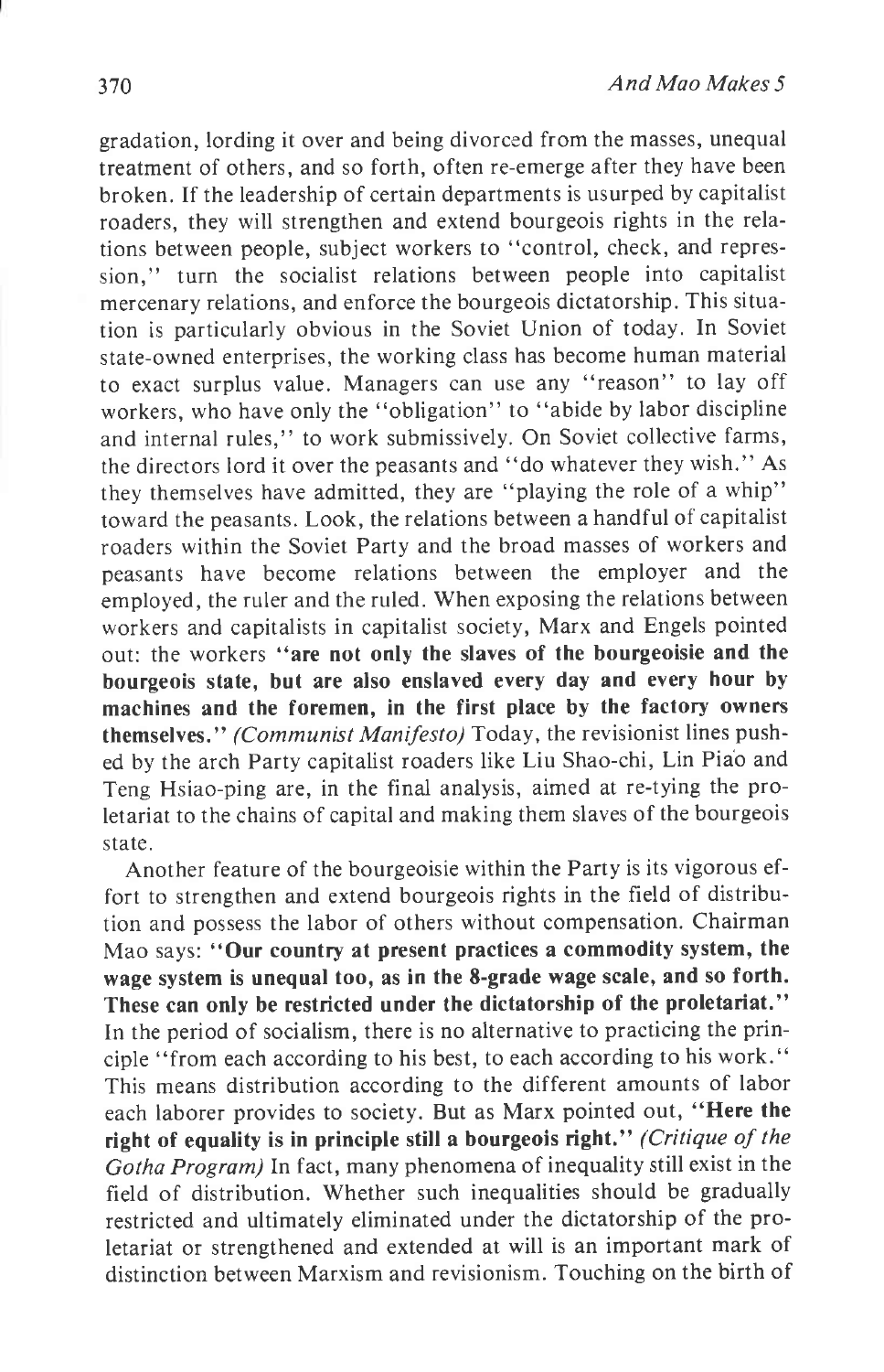classes, Engels pointed out: "With the appearance of disparities in distribution, class differences also appear. Society is divided into the privileged and the under-privileged, the exploiter and the exploited, the ruler and the ruled." (Anti-Duhring) To extend bourgeois rights in distribution actually smacks of allowing a section of people to possess the labor of another section of people without compensation, which means extending class differences. Today in the Soviet Union, hasn't a handful of the bourgeois privileged stratum and spiritual aristocracy headed by Brezhnev formed and developed into an exploiting class in the course of restoring capitalism? By exploiting the position and authority they have usurped, through such means as raising wages, bonuses and payments for manuscripts, and by way of all sorts of privileges, corruption, theft and profiteering, they expropriate the fruits of labor of the workers and peasants in a big way. On the other hand, the masses of workers and peasants are entirely placed in the position of the enslaved and the exploited and are increasingly stricken with poverty. The historical lesson of capitalist restoration in the Soviet Union fully shows how important it is for a socialist state, while consolidating the proletarian dictatorship and public ownership of the means of production, to strive to restrict bourgeois rights in the field of distribution in order to prevent the Party and state from changing color. That was why Marx, in summing up the experience of the Paris Commune, especially praised the measures taken by the heroes of the Commune: "All public functionaries from the top down, beginning with members of the Commune Committee, should draw a salary equivalent to the wages of the worker. All privileges enjoyed by senior state officials and their office expenses should disappear with the disappearance of these officials." (The Civil War in France) The reason why renegades from Marxism like Teng Hsiao-ping resent and fear the criticism and restriction of bourgeois rights is that bourgeois rights are the very iifeblood of the bourgeoisie inside the Party and that to restrict bourgeois rights is to make revolution against them.

Through a class analysis, we can see clearly that Party capitalist roaders in power like Liu Shao-chi, Lin Piao and Teng Hsiao-ping, by the position they occupy in the relations of production in society today, fully represent the decadent capitalist relations of production. As individuals, they may not necessarily own capital, run factories and operate banks like the former capitalists, but their political line which energetically upholds the capitalist relations of production reflects in <sup>a</sup> concentrated way the economic interests and political aspirations of the bourgeoisie as a whole. If the capitalist "is only the personalization of capital, then his soul is the soul of capital" (Capital). In that case, the soul of these members of the bourgeoisie within the Party like Liu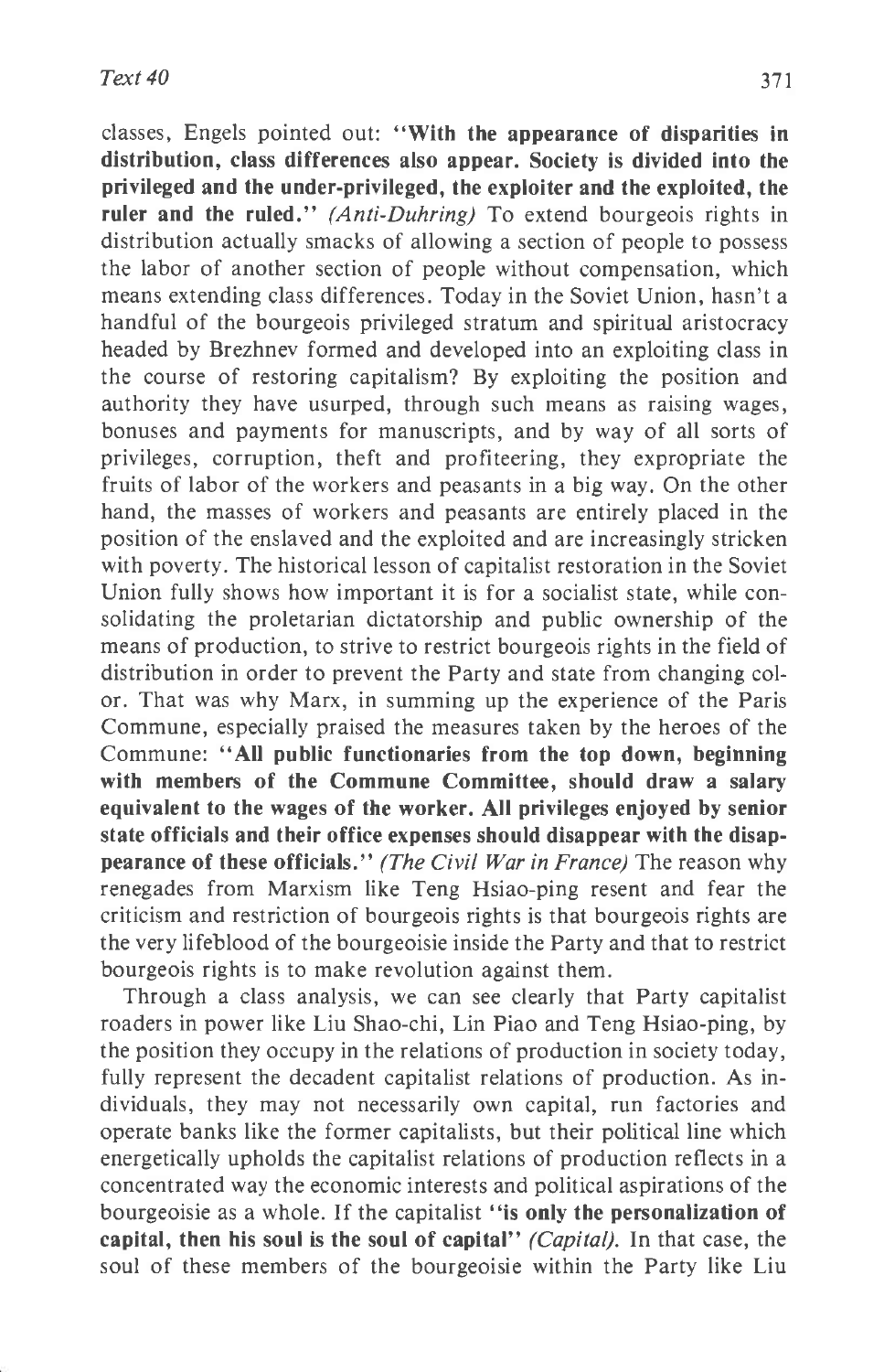Shao-chi, Lin Piao and Teng Hsiao-ping is the soul of the old bourgeoisie which is dreaming of a comeback though it has been overthrown and of the new bourgeoisie which is being engendered and vainly attempts to seize control. Once they usurp the Party and state power, they will completely overthrow the dictatorship of the proletariat and the socialist system, change the nature of the socialist system of public ownership and openly restore the capitalist system. By then, capitalist roaders, big and small, will re-divide among themselves and in proportion to their capital and power, all the wealth created by the laboring people. Lin Piao cooked up the "Outline of Project '571' " and staged a counter-revolutionary armed coup d'etat; Teng Hsiao-ping made every effort to promote restoration and reverse verdicts and engineered the counter-revolutionary political incident at Tienanmen Square. This exposed in a big way the reactionary essence of the bourgeoisie.

The appearance of capitalist roaders within the Party in the socialist period, apart from being attributed to various causes such as the existence of bourgeois rights and encirclement by imperialism and socialimperialism, is not fortuitous, judging by the social position capitalist roaders occupy. After describing "how people who were public servants of society at first gradually turned into its masters while the going was smooth" in the latter stages of the primitive society, Engels pointed out that one of the underlying factors was that: the work of safeguarding public interests, "though it was under the supervision by all society, could not but be carried out by individual members." (Anti-Duhring) Because these "individual members" took advantage of the opportunity accorded by their management of public property and exploited their power to distribute articles of consumption and products to make private gains and own more surplus product than others, sprouts of private ownership appeared on the land under the clan system of public ownership and, as a result, those who were originally "servants" of society became rulers enjoying all sorts of privileges. Although the birth of capitalist roaders is much more complicated, there are also similarities. When later Engels summed up the historical experience of the Paris Commune, he again stated that after the establishment of the dictatorship of the proletariat, it was necessary to "prevent the state and state organs from turning from servants of society into its masters" and "pursuing their own special interests." ("Engels Introduction to the l89l edition of The Civil War in France") Chairman Mao also pointed out recently: "After the democratic revolution the workers and the poor and lower-middle peasants did not stand still, they want revolution. On the other hand, a number of Party members do not want to go forward; some have moved backward and opposed the revolution. Why? Because they have become high officials